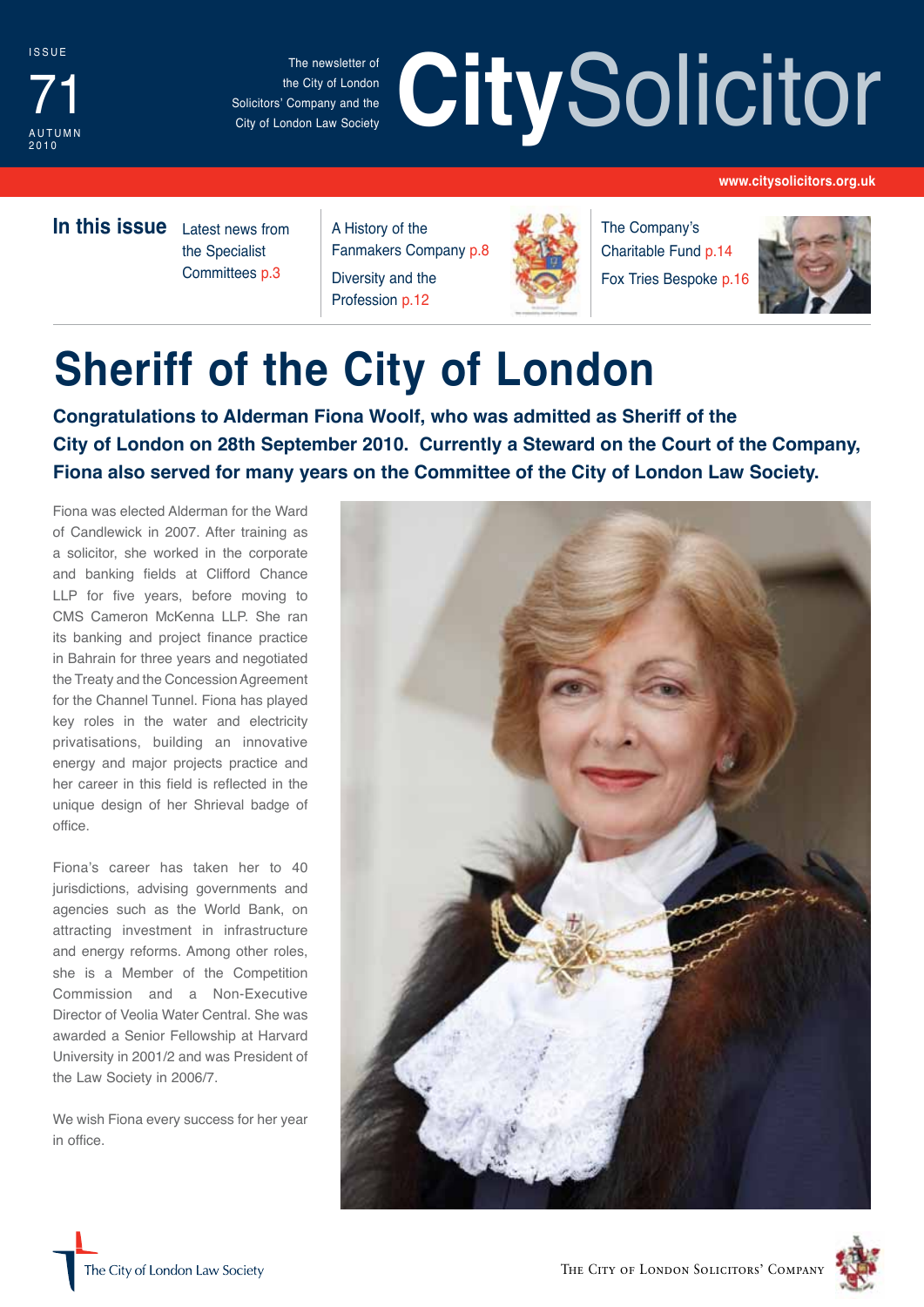It is Autumn once again. The excitement of the World Cup has abated and it's a long haul until Christmas. But our new look CitySolicitor has made it to a second edition. The future looks good.

In this issue we are delighted to continue our tour of the City livery companies with a terrific introduction to the Fanmakers by John Salter, a liveryman of our Company and Past Master of the Fanmakers. I am constantly in awe of the depth of history residing in the Livery Companies. Who knows what a future correspondent will write about the Solicitors?

Committee Member Michael Webster brings us back to the present with an interesting piece about how law firms need to bring their HR practices into line with reality, a theme picked up by TwoSteps in their description of modern recruitment techniques.

Back to the Company, and the Almoner explains his admirable function within the Company. Ronnie Fox drives into a different



class and Mr Anthony Eady has a charming encounter with St Yves. And finally, our sincerest good wishes go to Alderman Fiona Woolf for a most successful and fulfilling term of office as Sheriff.

*John Abramson, Editor, Chartis*

#### **Clerk to the Company & Secretary of the City of London Law Society**

#### **Neil Cameron**

4 College Hill, London EC4R 2RB Tel +44 20 7329 2173 Fax +44 20 7329 2190 mail@citysolicitors.org.uk

#### **Editorial board**

#### **John Abramson**

30 Fenchurch Street London EC3M 3BD Tel +44 20 7954 8525 Fax +44 20 7954 8961 john.abramson@ chartisinsurance.com

#### **Elizabeth Thomas**

4 College Hill, London EC4R 2RB Tel +44 20 7329 2173 Fax +44 20 7329 2190 mail@citysolicitors.org.uk

**Copy deadlines 2010** Winter 19 November 2010

#### **City of London Law Society – Committee Members**

**President** The Master

**Chairman** † D.A. McIntosh, QC (Hon)

**Secretary** N.A. Cameron

**Administrator** Mrs E.J. Thomas, B.A.

**Policy & Committees Co-ordinator** R.S. Leeder

† Ex-officio as members of the Council of The Law Society

**www.citysolicitors.org.uk**

**Committee** † CHAIRMAN PRESIDENT † P. Barnes † S.W. Davis † C. Digby-Bell Miss S. Hawes N.M.L. Hughes V.T. Keaveny C. Martin † Miss C. McConnell A.G. Murray-Jones Ms J.C. Palca Miss K.D. Richardson M.C. Roberts, B.A Ms C.F. Usher M.A. Webster

#### **City of London Solicitors' Company – Court of Assistants**

**Master** Alderman D.H. Wootton

**Senior Warden** Alderman J.R.C. White, T.D.

**Junior Warden** M.C. Roberts, B.A.

**Stewards** V.T. Keaveny Alderman & Sheriff Mrs C.F. Woolf, C.B.E.

**Full Assistants** Past Master N.C.C. Bamping, LL.B. Past Master Miss K.D. Richardson, M.A. Past Master W.J.L. Knight Past Master Ms A.L. Marks Past Master Alderman Sir David Lewis I.C.S. Morpeth J.M. Abramson N.M.L. Hughes D.A.McIntosh, QC (Hon) Dame Janet Gaymer, QC (Hon), C.B.E.

**Additional Assistants** D. Thomas Professor J.R. Salter

#### **Ex-Officio Assistants**

**Past Masters** J.H. Snaith P.J. Purton, O.B.E., L.M.R.T.P.I. D.F. Gray, M.A. E.P.T. Roney, C.B.E.,M.A. Sir Max Williams M.H. Sheldon, C.B.E.,M.A. K.S.G. Hinde, O.B.E., T.D.,M.A. J.A.E. Young, LL.B. D.L. Biddle, M.A. R.H.V. Dixon, M.A. J.A. Rowson Sir Christopher Walford, M.A., D.C.L. His Hon. Harvey Crush S.N. Beare, M.A., LL.B. W.L. King, M.A. J.F. Avery Jones, C.B.E.,M.A., Ph.D., LL.M. R.D. Fox, M.A. M.R. Mathews, M.A. Alderman Sir Robert Finch M.J. Cassidy, C.B.E., B.A.,M.B.A., Dep. J.E. Hume Past Master B.J. Greenwood, LL.B. Past Master A.J.C. Collett, LL.B.

**Clerk** N.A. Cameron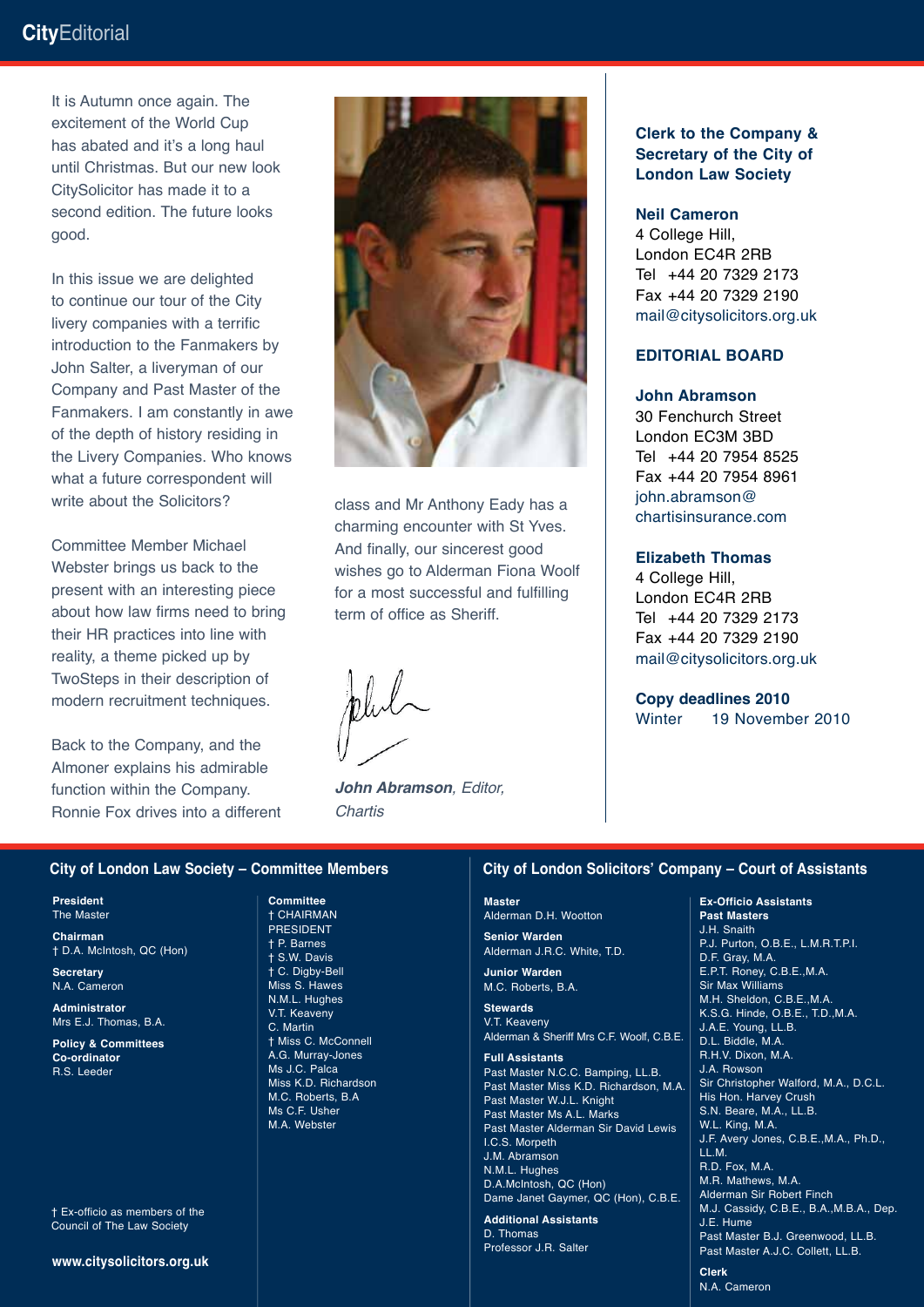#### **Dates for 2010**

**The City of London Solicitors' Company**

#### **Thurs. 4th Nov.**

**General Purposes Committee**, at the Company's offices at 4 College Hill, EC4 at 5.00p.m.

**Sat. 13th Nov. Lord Mayor's Show**

**Mon. 22nd Nov.** 

**Court meeting at 11.00 a.m. followed by luncheon at 1.00 p.m.**

#### **Thurs. 25th Nov.**

**Livery Dinner,**  Haberdashers' Hall, 18 West Smithfield, EC1 at Guests.

#### **The City of London Law Society**

#### **Wed. 1st Dec.**

**Committee of the City of London Law Society at 11.00 a.m.† Carvery Lunch at 1.00** 

#### **Construction Law Committee**

At the Autumn meeting of the Committee it was agreed to adopt new Committee terms of business to formalise the structure and future activities of the Committee. A copy of the terms of business is on the Committee website. Gillian Thomas of Hogan Lovells was elected vice chairman of the Committee. After the Committee meeting Stephen Furst QC of Keating Chambers gave a well received talk to members on good faith, trust and cooperation in construction contracts.

Discussions with the Land Law Committee relating to the promotion of third party rights have continued. A paper prepared for the Committee by Hogan Lovells has been reviewed by the Land Law Committee and will be reissued to form the basis for a press and educational campaign promoting the use of third party rights.

Discussions between the Committee, the Land Law Committee and the Insurance Committee in relation to the insurance of tenant fit out contractors were useful in clarifying the issues at stake and raising awareness of them in the market. A number of journals carried articles summarising the problem. It is hoped that tenants' advisers are now more widely aware of the dangers of not considering insurance of tenant works at the heads of terms stage of lease negotiation.

A working group has been set up to respond to the EU Commission Green Paper on Contract Law and the associated Ministry of Justice "call for evidence". The Committee believe that there is no need to harmonise contract law across the EU at any level and that such a proposal if enacted could be prejudicial to the UK economy.

It was agreed that the new starter training sessions postponed from Spring 2010 would be held in September 2011.

The dates for full Committee meetings for 2011 are 10th February, 9th June and 6th October.

*Marc Hanson, Chairman, Ashurst LLP*

### **Competition Report**

The Competition Committee has been very active in responding to a number of competition policy consultation papers issued by the Office of Fair Trading (OFT) and the European Commission over the last six months.

One of the Committee's key objectives is to ensure that it plays a full part in helping Government and EU and UK regulators to formulate appropriate reforms to competition policy in the interests of the business community

In June 2010, the Government repealed the Competition Act 1998 (Land Agreements Exclusion and Revocation) Order 2004 which excluded land agreements from the application of Chapter I of the Competition Act 1998 ("the Act") with effect from April 2011. This means that, from then, all land agreements will be exposed to the full scrutiny of the Act for the first time. Concerns were expressed that, without OFT guidance on certain key issues in advance of the repeal becoming effective, it would be difficult for lawyers and clients to assess the likely impact of the repeal on these types of agreements and in particular, certain types of restrictions in leases and other property documentation.

The Government asked the OFT to produce guidance on how they would apply the provisions of Chapter I of the Act to land agreements. Members of the Competition Law Committee, along with representatives of the Land Law Committee, attended a meeting at the OFT to discuss the likely problem areas and how these issues should be addressed in the guidelines. The Committee was particularly grateful to be invited to a meeting on these issues before the OFT had formulated its draft guidance so that its views could be expressed at an early stage in the process. The OFT is due to publish the first draft of the guidance in October 2010 and the Committee is continuing its dialogue with the OFT on the content. The plan is to hold a further meeting (following publication of the draft guidance) and the Committee is to establish a Working Party chaired by Margaret Moore (Travers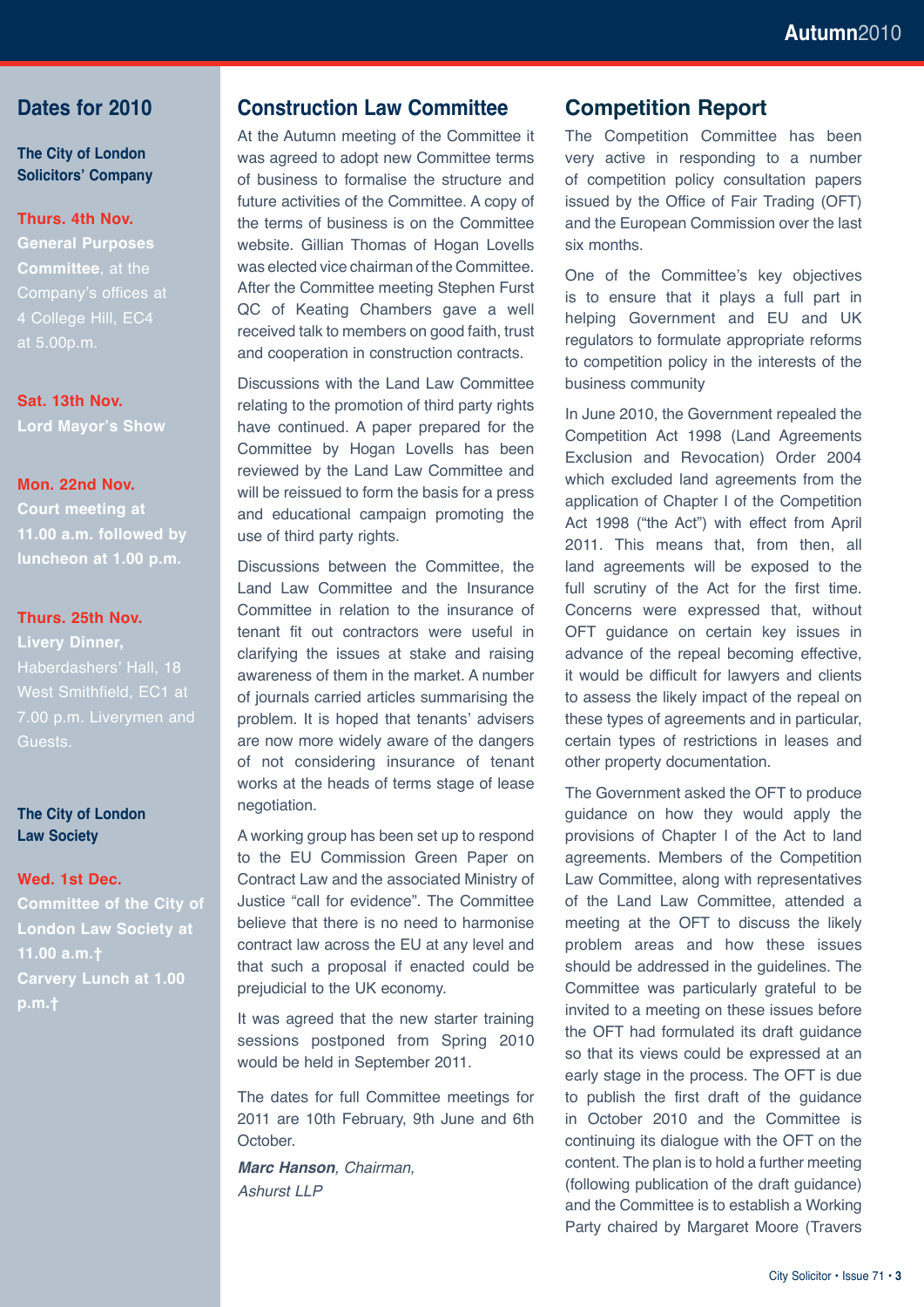Smith) to submit detailed written comments on the draft guidance.

The Committee was also invited to attend a meeting with the OFT in May 2010 to discuss the OFT's intended guide to its Competition Act 1998 investigations. The purpose of these is to consider ways to improve and streamline the OFT's procedures in Competition Act 1998 investigations as well as making them more transparent. The OFT published its draft guidance in September 2010 and the Committee intends to respond in writing to the OFT's formal consultation process which ends on 2nd November 2010.

The Committee also formed a Working Party to respond to the European Commission's new draft Horizontal Agreements Guidelines. The Working Party included Robert Bell (Speechly Bircham), Philip Wareham (Hill Dickinson), Nicole Kar (Linklaters) and Grant Murray (Baker & Mackenzie). The Horizontal Guidelines dealt with the competition law assessment of a number of important types of Agreement such as information sharing, standardisation joint selling and purchasing arrangements. The Committee submitted its detailed written comments to the European Commission on 25th June 2010.

The election of a new Government in May brought with it the prospect of possible reform of merger control policy following the Kraft/Cadbury merger and institutional reform for the main competition regulators (OFT and Competition Commission) as well as the industry regulators that also serve as concurrent competition regulators. The Committee formed a Working Party led by Michael Grenfell (Norton Rose) to pull together the Committee's response to these issues with a view to publishing a formal position document in January 2011. The Committee felt that it was important that the views of competition law practitioners and moreover the CLLS as a whole should be heard on these issues which are crucial to the future of a strong coherent competition policy and economic recovery in the UK.

There have also been a number of changes on the Committee. We say goodbye to Rachel Brandenburger (ex Freshfields) who has taken up a post with the US Department of Justice advising on EU competition matters. Greg Olsen of Clifford Chance also steps down as he takes up his position as Chairman of the Law Society Competition Law section. I would like to thank them both for their contribution to the Committee and wish them both well in their new roles. In their place we welcome Alex Potter (Freshfields) and Jenine Hulsmann (Clifford Chance) as new members of the Committee.

*Robert Bell, Chairman, Speechly Bircham*

#### **Revenue Law Committee**

The Committee has continued to focus on commenting on tax matters relevant to the work and clients of City firms, in particular, responding to HMRC and HM Treasury consultations.

Since our last report we have commented on the Simplification Review for the capital gains rules for groups of companies which contains proposals for simplifying the rules relating to capital losses after a change of ownership, value shifting and depreciatory transactions and the de-grouping rules. We expressed the view that broadly the changes would deliver a closer alignment between tax and economic outcomes but that will depend on the application in practice of some of the new provisions. We believe that the legislation might be clarified in a number of places and we made suggestions as to possible changes.

In April, we commented on the latest Discussion Document proposals for the Controlled Foreign Companies (CFC) reform. We said that overall we consider that the latest proposals represent an improvement on previous proposals and that we welcome the Government's approach of facilitating an open and transparent consultation with a sensible timetable for implementing any changes so as to enable full and proper discussion with businesses and other stakeholders. Some of our main concerns over the latest proposals highlighted in our submission were:

- If fully adopted, the proposals may not ultimately fully adhere to the stated policy of only targeting the "artificial diversion of UK profit and not taxing profits that are genuinely earned in overseas subsidiaries";
- The current proposals are more than likely to lead to a regime which will justify being referred to as complex and involve unwelcome compliance costs and therefore may not meet the stated objectives of achieving minimised compliance costs and certainty with the result of also not achieving the key policy of enhancing the competiveness of UK;
- We support the principle that there should be a single worldwide regime rather than different regimes for the EU and elsewhere and therefore it is therefore absolutely crucial that any reform should demonstrably comply with EU law; and
- The CFC regime should not seek to address any of the perceived abuses which the existing UK transfer pricing and world-wide debt regimes are in place to prevent.

Representatives of the Committee had a productive meeting with HMT and HMRC in August in relation to the Consultation on Tax Policy Making published in June. We said that the proposals set out in the Consultation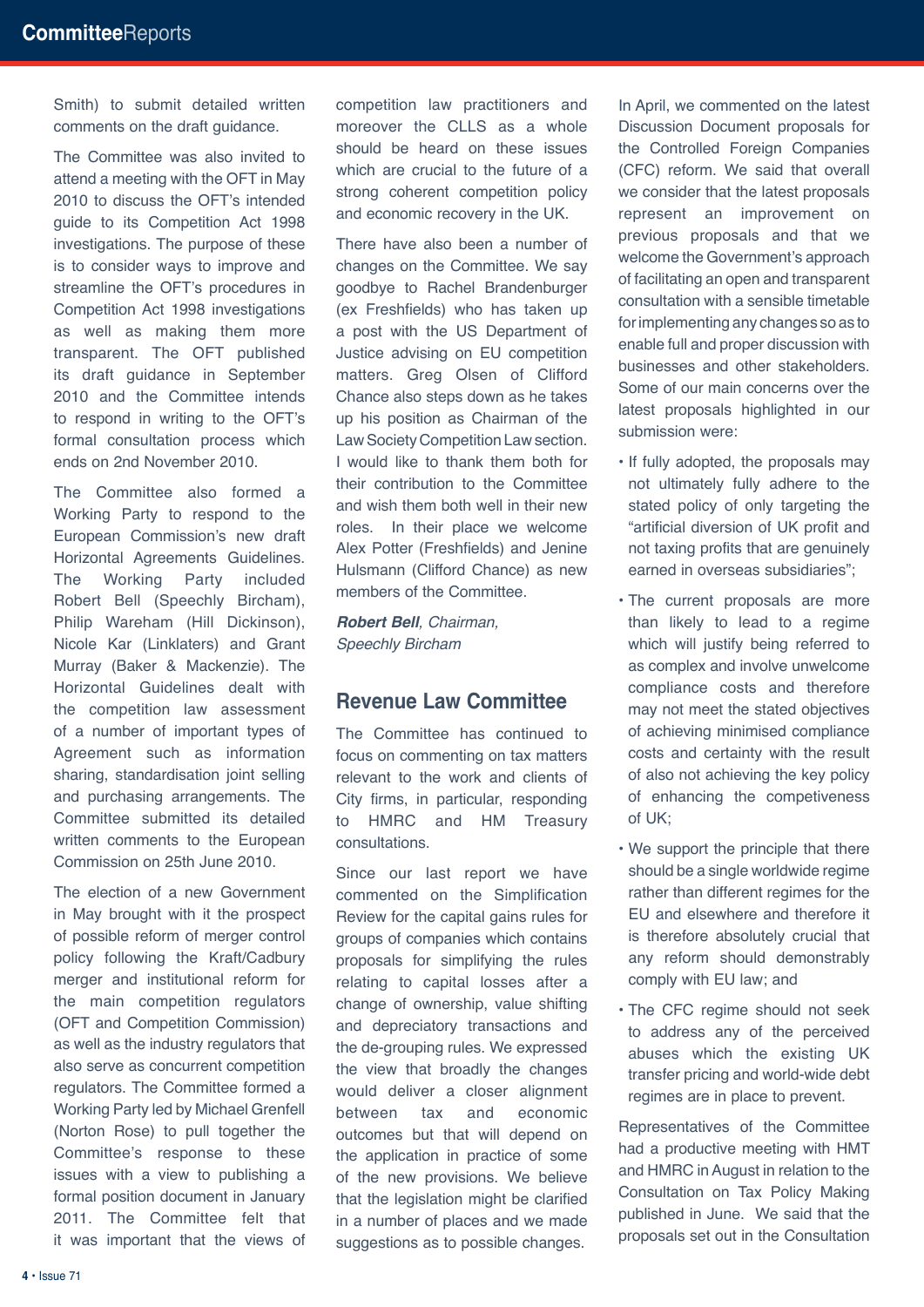Document are welcomed generally and address some of the issues but not all. We explained the Committee's view on the shortcomings of the current system of tax policy and law making including expressing concerns over the lack of clarity over the division of responsibilities in relation to policy and implementation between HMT and HMRC and whether, in some cases, the HMT/ HMRC teams may not have the requisite level of technical expertise/ commercial knowledge. We also highlighted that there has been a lack of consistent approach in previous consultation processes and that there is sometimes an insufficient appreciation of the commercial consequences of proposed changes, leading to announcements at too early a stage. In relation to the specific proposals set out in the Consultation Document, we said that:

- The three month consultation period is welcomed, provided it gives proper time to produce well thought out draft legislation;
- Consideration should be given to the format of a consultation process. It would be preferable to have an opportunity to comment on the framework of proposed legislation before being presented with actual drafting for comment;
- More information on the underlying policy rationale is considered vital;
- Consultation on any proposed HMRC guidance would be welcomed. This is not specifically addressed in the consultation document;
- An opportunity to discuss the drafting of new legislation with the parliamentary draftsman would be welcomed;
- Common commencement/ announcement dates are welcomed. It is unhelpful when announcements are made immediately before holiday periods. Announcements should be made in a consistent

manner and should be available to all at the same time;

- The concept of simplicity is certainly welcomed but we query whether this is always possible to achieve. The tax law rewrite project has not always achieved this; and
- The proposal to slow down the pace of change and to focus on fewer better developed proposals is very welcomed.

*Bradley Phillips, Chairman, Herbert Smith LLP,*

#### **Training Committee**

The SRA has now introduced (from 1 September 2010) the new Qualified Lawyers Transfer Scheme (QLTS) which replaces the old Qualified Lawyers Transfer Regulations 2009.

The Committee has reviewed the information about the new scheme which is available on the SRA's website (www.sra.org.uk) and has found some anomalies.

The SRA's announced intention was to extend the list of "recognised jurisdictions" but the list published on 1 September had some unexpected omissions. While the new list included a number of jurisdictions not covered by the old scheme, some which had been included did not appear. For example, the only state in the USA on the list was California and India & Canada were missing. On investigating this, the Committee found that the jurisdictions listed were those which had responded (within the required deadline) to a questionnaire sent out by the SRA. Therefore, the list was a "work in progress" and the fact that a jurisdiction was not listed on 1 September did not mean lawyers qualified there would be excluded from the scheme in the longer term. The Committee will continue to monitor this to ensure the interests of the CLLS member firms are protected in this regard.



The SRA has announced that Kaplan QLTS has been appointed to the sole provider of the QLTS assessments and that the first assessment will be offered in January 2011. At the time of going to press, the precise details of those assessments (including cost) is not available but the Committee will track developments.

Now that the 2010 "season" for recruitment of trainees is drawing to an end, the Committee will be looking at the "Voluntary code to good practice in the recruitment of trainee solicitors" to make sure it continues to work well and meet the needs of member firms. The Committee would welcome any feedback members firms may have on the code to help with this work.

The SRA's "Work-based learning" pilot comes to an end in October and the Committee will be in discussion over the next few months with the SRA about the outcomes of that pilot and any possible changes which may flow from it to the training regime. The Committee will keep members firms aware of developments.

Looking forward, the Committee will continue to track the work of the SRA (insofar as it relates to education & training) as it moves to "outcomesfocused regulation ("OFR"). This will involve responding to consultations papers which are expected in October 2010.

*Tony King, Chairman, Clifford Chance LLP*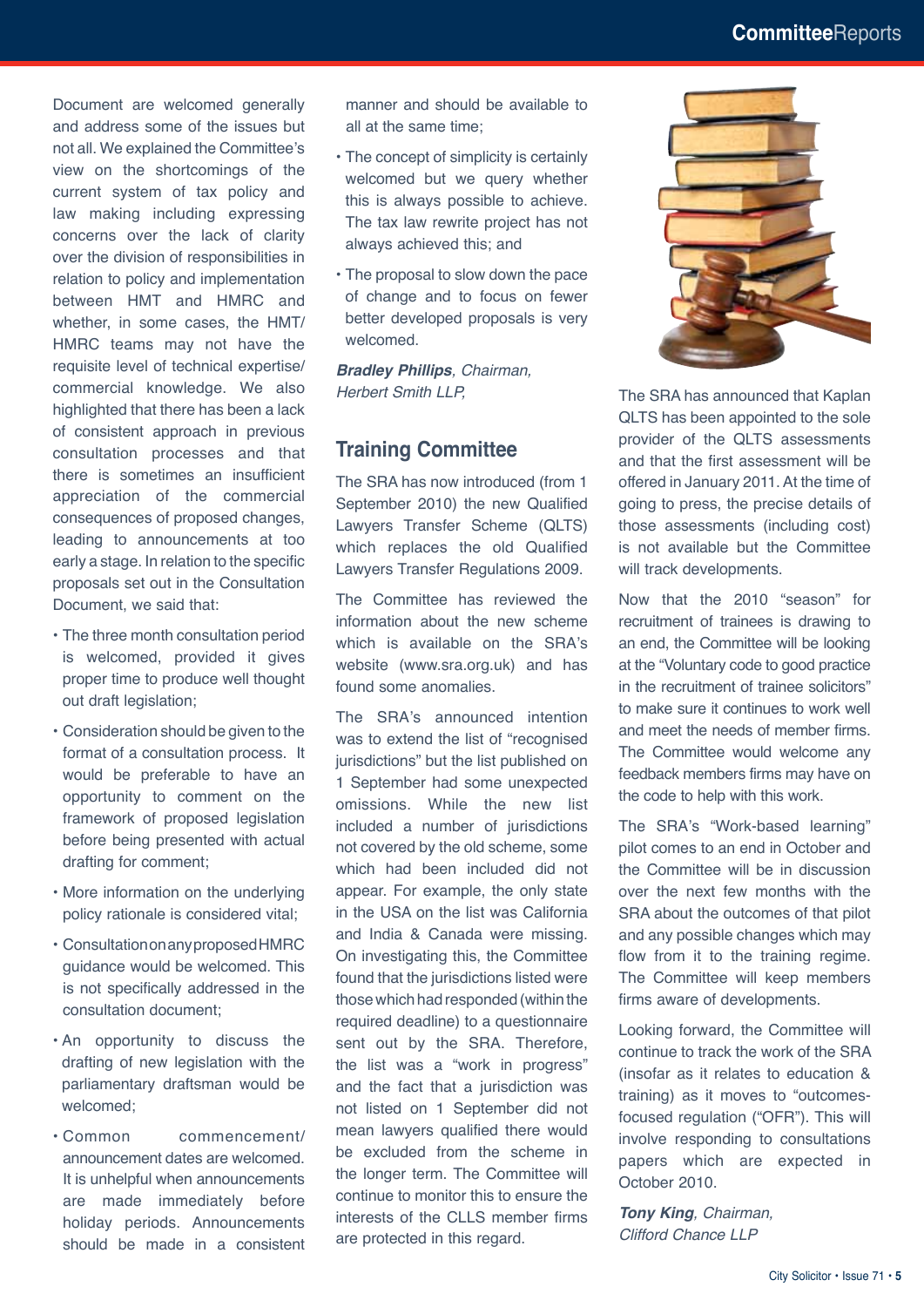### **Policy and Committees Coordinator's Report**

As mentioned in my previous report, the SRA's "Freedom in Practice" consultation programme, which relates to the introduction of Alternative Business Structures "ABS" enabling provisions and "outcomes-focussed regulation" ("OFR"), is continuing.

Since my previous report, the CLLS Professional Rules and Regulation Committee ("PR&RC") (with input from the CLLS Litigation Committee) produced a response to the SRA's second consultation paper in this series, "The architecture of change: the SRA's new Handbook" (which concerned how the OFR programme will be expressed in the wording of the new Handbook). (See the Committee's website at www.citysolicitors. org.uk.) As mentioned previously, the SRA has indicated that it will produce a further, more detailed consultation paper on the Handbook in October (as well as a Policy Statement on "Outcomes-focused regulation: Transforming the SRA's Regulation of Legal Services" with the timetable setting out the transition to OFR, the full cost-benefit analysis and equality impact assessment, also in that month). It is expected that the SRA will produce the final version of the Handbook in March/ April 2011; and will be able to licence ABS by 6 October 2011. It is also expected that the PR&RC will again take the lead in responding to the SRA consultation paper, although the paper also may be of interest to a number of the other CLLS Committees.

In addition, Lehmann Communications is continuing to work with the CLLS Committee Chairs in order to raise the CLLS's profile. Since the last report the CLLS has been mentioned in Managing Partner magazine, Open Europe Blog, The Times, Lexis Nexis, Law Gazette, Legal Futures, Lawcompli.com and Managing Intellectual Property magazine. Lehmann Communications have also continued to meet with some of the Chairs of the CLLS Committees in order to identify issues of possible media relevance.

In addition to the OFR consultations mentioned above, the CLLS Committees have continued to work actively to represent Members' views on a variety of topics. Some of the more recent consultations to which the Committees have responded have included:

- **•** Bar Council "Contractual Terms Consultation" (Litigation Committee).
- **•** DCLG "New Policy Document for Planning Obligations" & "Greater Flexibility for Planning permissions" (Planning & Environmental Law Committee)



- **•** EC "Consultation on the review of the market abuse directive" (Company Law Committee) & "Corporate governance in financial institutions and remuneration policies" (Regulatory Law Committee and Company Law Committee joint response).
- **•** FSA "CP 10/9: Enhancing the Client Assets Sourcebook", "CP10/10: Quarterly consultation No.24", "CP10/11: Implementing aspects of the Financial Services Act 2010" (all Regulatory Law Committee) and Chapter 8 ("Client Money and Assets") "CP 10/15: Quarterly consultation No.25" (joint submission of the Company Law and Regulatory Law Committees).
- **•** HMT "Strengthening the administration regime for insurers" (Insurance and Insolvency Law Committee).
- **•** Insolvency Service "Consultation/Call for evidence. Improving the transparency of, and confidence in, prepackaged sales in administrations" (Insolvency Law Committee).
- **•** Land Registry "Land Registration (Electronic Conveyancing) Rules 2011 consultation" (Land Law Committee).
- **•** Law Commission ""Issues Paper 6: Damages for Late Payment and the Insurer's Duty of Good Faith" (Insurance Law Committee).
- **•** The Takeover Panel "PCP 2010/2: Review of certain aspects of the regulation of takeover bids" (Company Law Committee as part of the Takeovers Joint Working Party (which also included the Law Society of England and Wales' Standing Committee on Company Law)).

(Details of the responses can be found on the respective CLLS Committee webpages via http://www.citysolicitors.org.uk/ Default.aspx?sID=18.)

In addition, the CLLS Committees are also considering a number of other current consultations, including the European Commission's Green Paper on potential changes to contract law and the MOJ's Call for Evidence on the Green Paper (to which a number of Committees may be responding).

*Robert Leeder, Policy & Committees Coordinator, CLLS*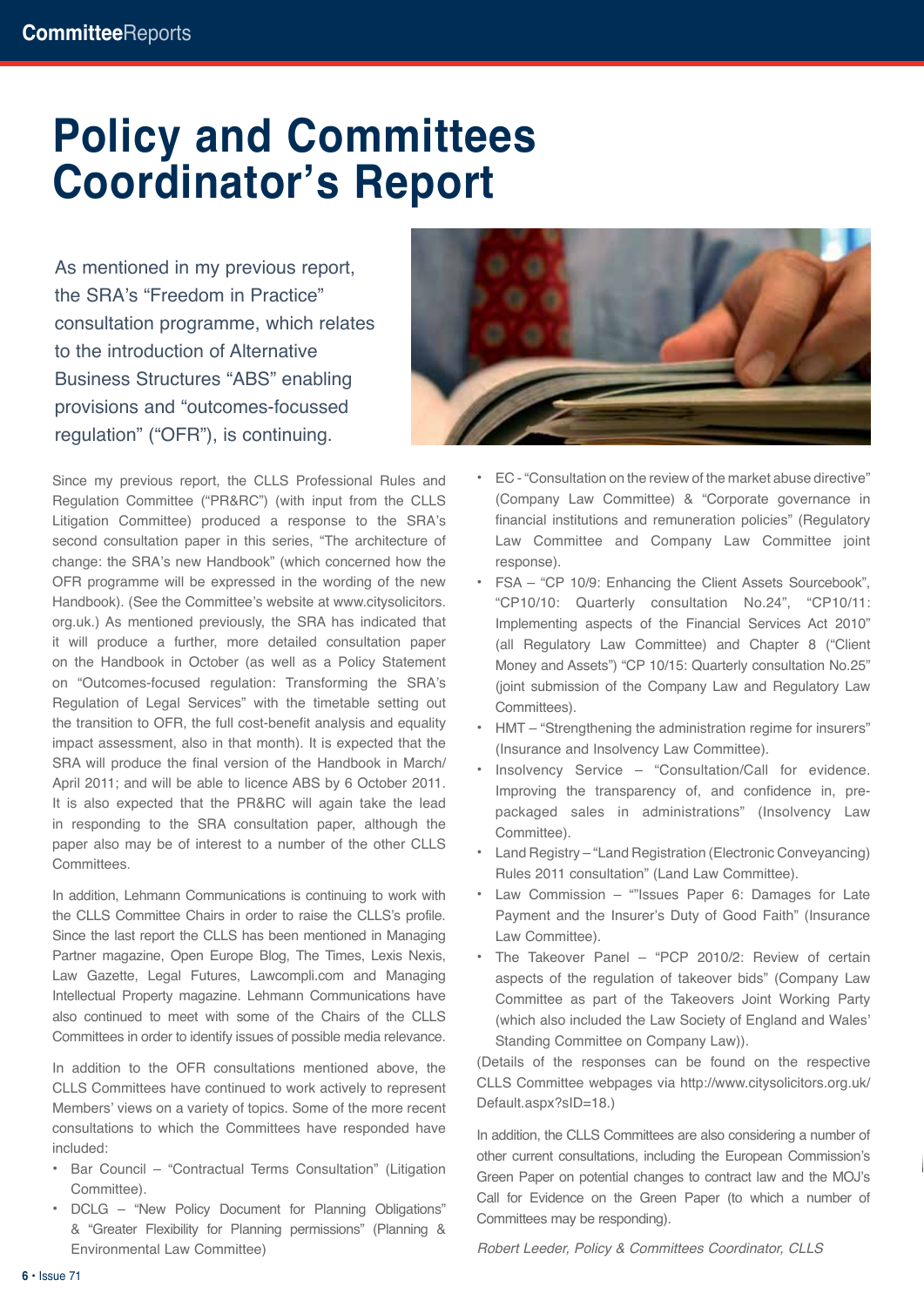#### **Anthony Eady, Liveryman**



Clos de AVENNIÈRES Domaine des B www.baumavir.li- $1.10340$ **00 BOOS EXCOTLER** 

## **Drinking to Saint Yves**

I read with interest and no little envy Paul Barnes's report in *City Solicitor* on the Company's visit to the Pardon of Saint Yves. My wife and I had very much enjoyed the Company's previous visit in 2003 and only my ill health had prevented us from attending this year. If we had been present I would have recounted the following anecdote.

I had known since the 2003 visit that Saint Yves had pursued his civil law studies in Paris, but it was only on a visit to the Loire valley in 2008, one of many which we have made over the years, that I learned that he had also studied canon law in Orléans and found that there is even a chapel dedicated to him in the splendid cathedral there.

A small Loire appellation, that of Savennières, has long been a favourite wine of ours. Made from the Chenin Blanc grape and sometimes lasting for longer than the majority of white wines, it is not to everyone's taste, but is said to have been enjoyed by both Louis XIV and Napoleon. We were both delighted and surprised to find that our hotel near Tours not only had some on its wine list, but that it was entitled "Clos de Saint Yves".

We drank the 1993 vintage. There was even a representation of the saint in a stained glass window on the label. The wine was delicious and we decided to buy some, so the next day we drove the eighty miles to Savennières, which is near Angers. Neither the map in the village square nor the literature in the tourist office made any mention of the Clos de Saint Yves, but the resourceful young lady in that office Googled it and found the answer. It is indeed in the commune, but is owned by Domaine des Baumard in Rochefortsur-Loire. Rochefort is only a couple of miles away, but is on the other side of the river. Though Rochefort and Savennières are in the same *département* today, years ago the two areas were often rivals and sometimes enemies and it appears that old antipathies die hard.

We thanked the young lady and drove to Rochefort, where the attractive home of Domaine des Baumard was easily found. The lady there duly offered us three recent vintages of "Clos de Saint Yves" for tasting and we chose that of 2003. To our dismay, however, she said that she was unable to provide us with bottles labelled as we expected. They would be labelled "Savennières" but would contain exactly the same wine. Those bearing the saint's name and picture could only be supplied to hotels and restaurants. In my halting schoolboy French I explained my connection with the Company and my natural interest in its patron saint, but to no avail, so we grudgingly accepted a case of "Savennières".

A week or two later we arrived home and I opened the case. To my astonishment and pleasure I saw a dozen bottles of "Clos de Saint Yves" in all their glory. I shall never know whether the lady at Domaine des Baumard had made a mistake, whether she had taken pity on me, whether she had played a little joke on me or whether she had followed what one understands is, in a different context, the frequent and perhaps endearing Gallic response to the dictates of European authorities by paying lip service to rules but in practice disobeying them when it suits them to do so. I was certainly grateful and my wife and I enjoy looking at the saint's picture as we drink the last few bottles.

Perhaps other members of the Company or even those who decide on the wines for its functions will try some. Googling will tell them all they might wish to know.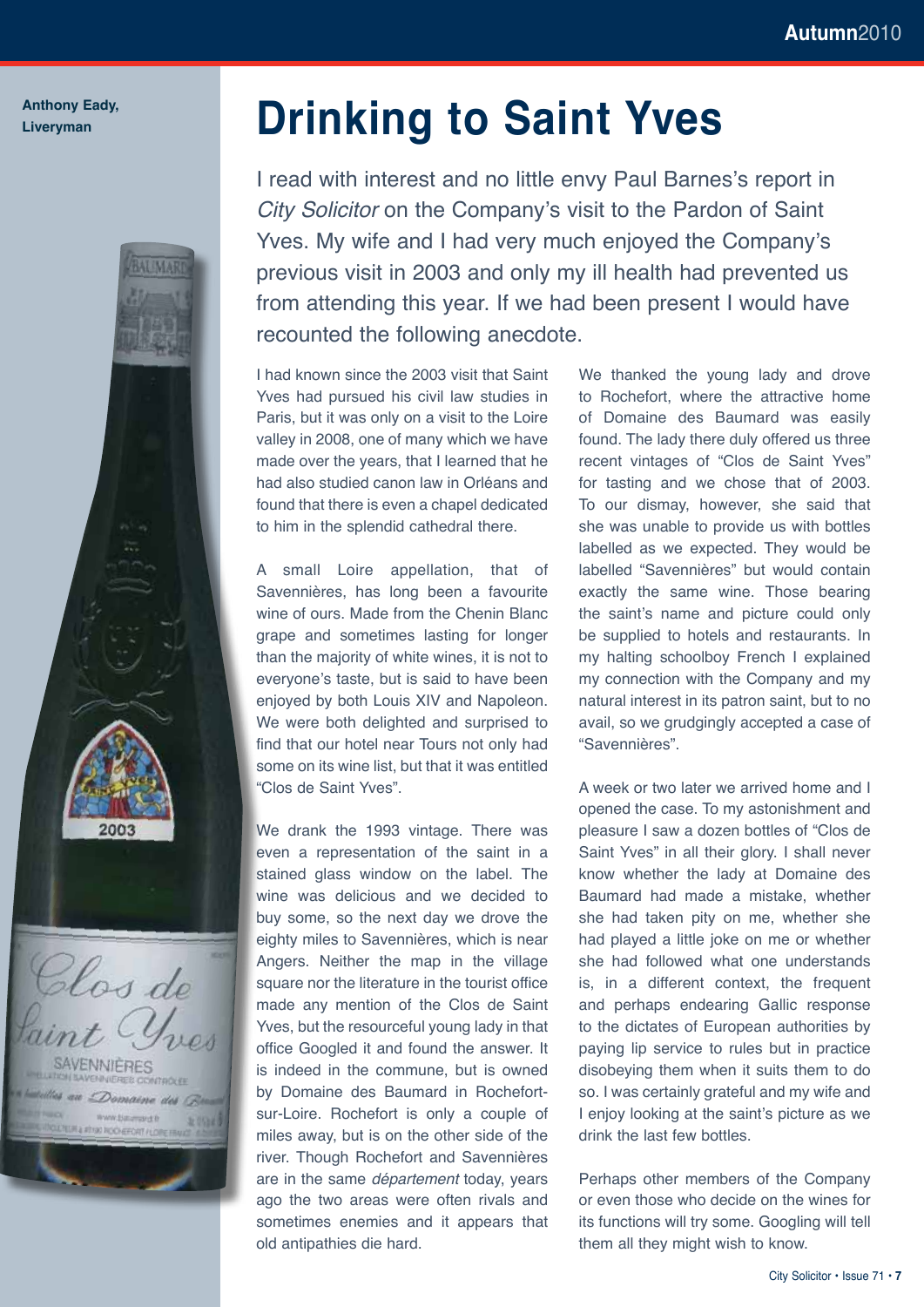### **City**Solicitor

**Liveryman Professor John Salter, Fanmakers' Company Tercentenary Master 2009**



*Fans on display at the Company*

### **The Fan Makers: A City Livery Company**

Our last Autumn newsletter featured an article by Alderman John White, the then Master Playing Card Maker, about his ancient Livery Company 75th in order of precedence. Next in line is the Worshipful Company of Fan Makers (No. 76), the last for a very long time to be incorporated by Royal Charter, in this case by Queen Anne on 19th April 1709. Just over 100 years later the Court of Aldermen on June 20th 1809 granted the Company its Livery, a little speedier than in the case of the Playing Card Makers (164 years later). The number of Liverymen was originally limited to 60 but from 1966 has been limited to 250.

Women, who as fan designers and painters often took the lead in the making of fans, have always been admitted. The Livery is mixed, drawing its membership from persons interested in ladies' fans, from engineers and others concerned in making industrial fans and from those concerned with our defence industries, armed forces of the Crown and thermal power and propulsion, especially jet engines, as the public will have noted from last year's Lord Mayor's show, when the Fan Makers had the highest (it marginally cleared the bridge over London Wall) and longest float, supporting a Rolls-Royce Trent aircraft engine and its generator with the fan blades gently ticking over, accompanied by smartly marching naval, army and air force cadets drawn by competition from all three cadet organisations supported by the Company. So the Company supports the Fan Museum in Greenwich which opened in 1988, the Chartered Institution of Building Services Engineers since its formation in 1976 and South Bank University dealing with air-conditioning and Cranfield University since 1953 dealing with gas turbine technology and aerospace propulsion, including its environmental concerns, as reflected by the Company's participation in the City of London's Clean Air programme.

#### **ROLE OF THE GUILD OF FAN MAKERS**

Fan Makers can claim great antiquity for their craft. The British Museum has

### *The Royal Autograph*

*Fan. A small, plain folding fan of Chicken skin bearing signatures of various members of the Royal Family (including Queen Victoria and Queen Alexandra, King George VI and the Duke of Edinburgh, plus various royal ladies). The fan case is made from timbers from the old Guildhall, destroyed by enemy bombs in 1940.*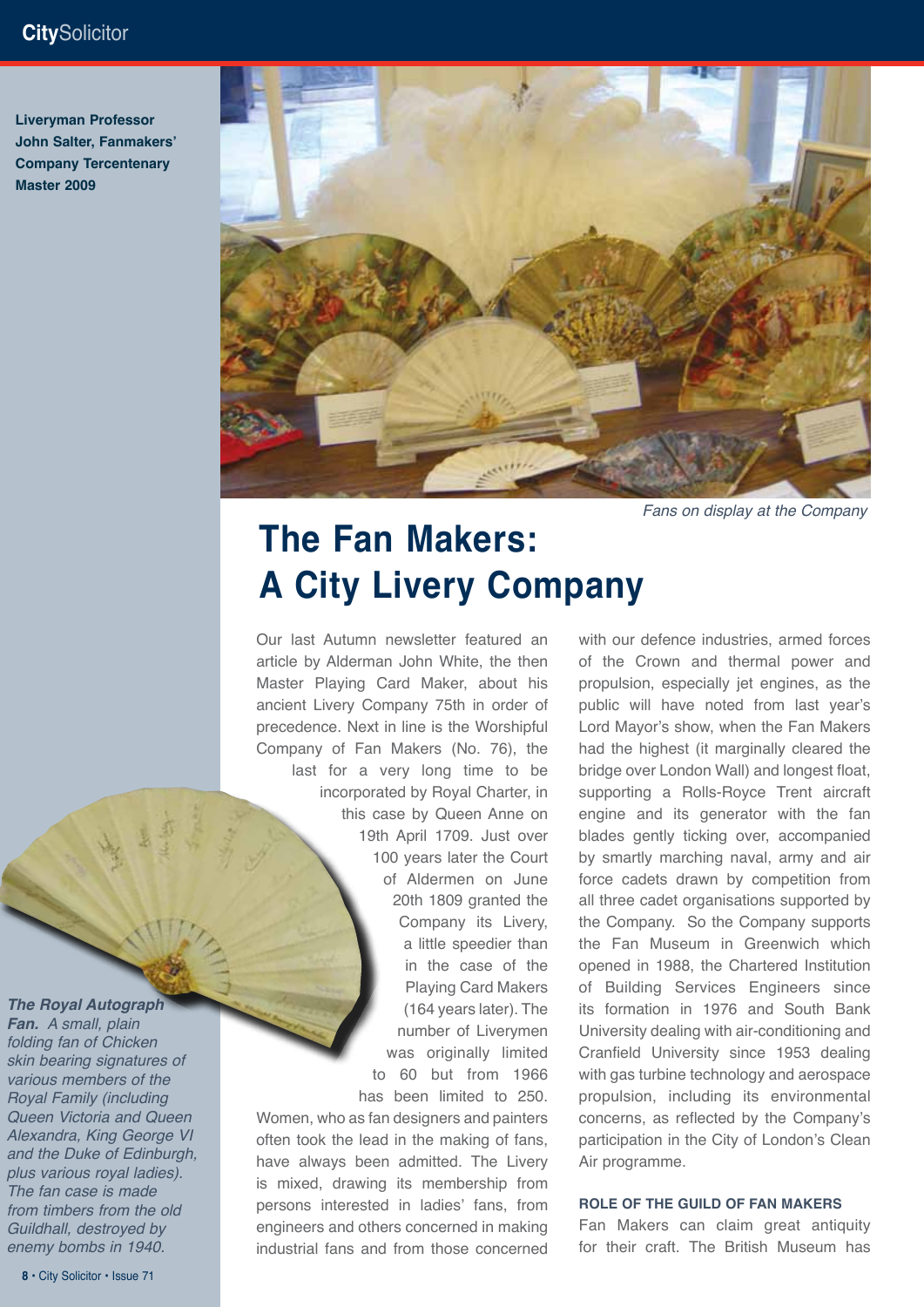an Egyptian Middle Kingdom wooden model of a fan dating to around 2000BC used in a cooking process. Fans were originally used for the movement of air. Flabella were in great demand in the Middle Ages as indeed were fans surmounting the helmets of suits of armour used to identify the wearer. Indeed the dragon's wing itself shown on the City of London's Coat of Arms was preceded by a helmet with a fan as appears on a City seal of 1539. In Tudor times Queen Elizabeth I from around 1558 onwards became a keen patroness of the art of fan making. An inventory shows that at one time she had 27 fans in her own collection. There was plenty of work for fan makers who came together in an informal guild with Royal patronage. They were joined at this time by the first tranche of Huguenot fan makers emigrating from France and the Netherlands. In 1550 Letters Patent had been issued promising some 7,000 immigrants protection and religious liberty. They settled just within or just beyond the Northern boundary of the City on the appropriate side of Fann Street which on its City side was partly within the Ward of Aldersgate and partly within the Ward of Cripplegate Without, with the cloth workers to the West and the Huguenot silk workers to the East. From 1660, when King Charles II was on the throne, both he and his Queen being very keen on music, receptions and dancing, which activities needed the use of fans, Huguenots were made very welcome in London, bringing with them great skills, style and extensive knowledge. They settled in an area which had French churches, a French hospital, a meeting place in Red Cross Street, a Non-Conformist chapel in Paul's Alley and French communities. More Huguenots came over with the repeal of the Edict of Nantes in 1685. The Guild had by now been properly set

up with the aid of Jacob Chassereau

who had had experience of setting up a French counterpart in Paris. It lobbied Parliament for protection against foreign imports which led to a tax being imposed. The Guild looked after the needs of widows and widowers and the surprisingly large number of fan makers who had poor health. It set standards of fan making but had no power to control and regulate a trade which had a high artistic input. This was the



The Armorial Bearings of THE WORSHIPFUL COMPANY OF FANMAKERS

main reason for the petition in 1708 for a Royal Charter of Incorporation according to the Solicitor-General's report. Queen Victoria revived the flagging fortunes of the Company with the Great Exhibition and a series of London Fan Exhibitions overseen by her fourth daughter Princess Louise. The Company produced six Lord Mayors between 1888 and 1945.

#### **THE FAN MAKERS NORTHERN CITY WALK**

This walk, which takes about three hours, starts at Newgate (the Old Bailey), goes North past the Fortune of War Tavern marking the boundary of the Great Fire to West Smithfield, East to Fann Street and then South

to the site of the Fan Makers' first Hall in Red Cross Street marked by a City of London blue plaque. Detailed particulars and information can be downloaded from the History Section of the website www. fanmakers.com maintained by the Fan Makers' webmaster. It covers St. Barts Hospital's Great Hall, Hogarth Staircase, Church and Museum, three Priories (St. Barts, St. Johns and Charterhouse), the Cloth Fair, Founders' Hall, the livestock market and place for executions, the West Smithfield Bars, the Order of St. John of Jerusalem's Gatehouse and Museum, Charterhouse, the Aldersgate Bars, the original Barbican, Fann Street, Shakespeare's Fortune Theatre, Bunhill Fields, the site of the Huguenot Hospital and the Peerless Pool, Silk Street, Cripplegate Church, the Barbican Terrace and the site of Fan Makers' first Hall in Red Cross Street (destroyed by enemy action

in December 1940).

#### *Mace:*

*Carried by the Beadle in front of the Master at all company occasions, the bamboo staff and orb could date from 1696. The silver fan was added in 1726 and embellished with the Company's coat of arms in 1759.*



*The Master's Badge: Designed and purchased by the Court in 1878.*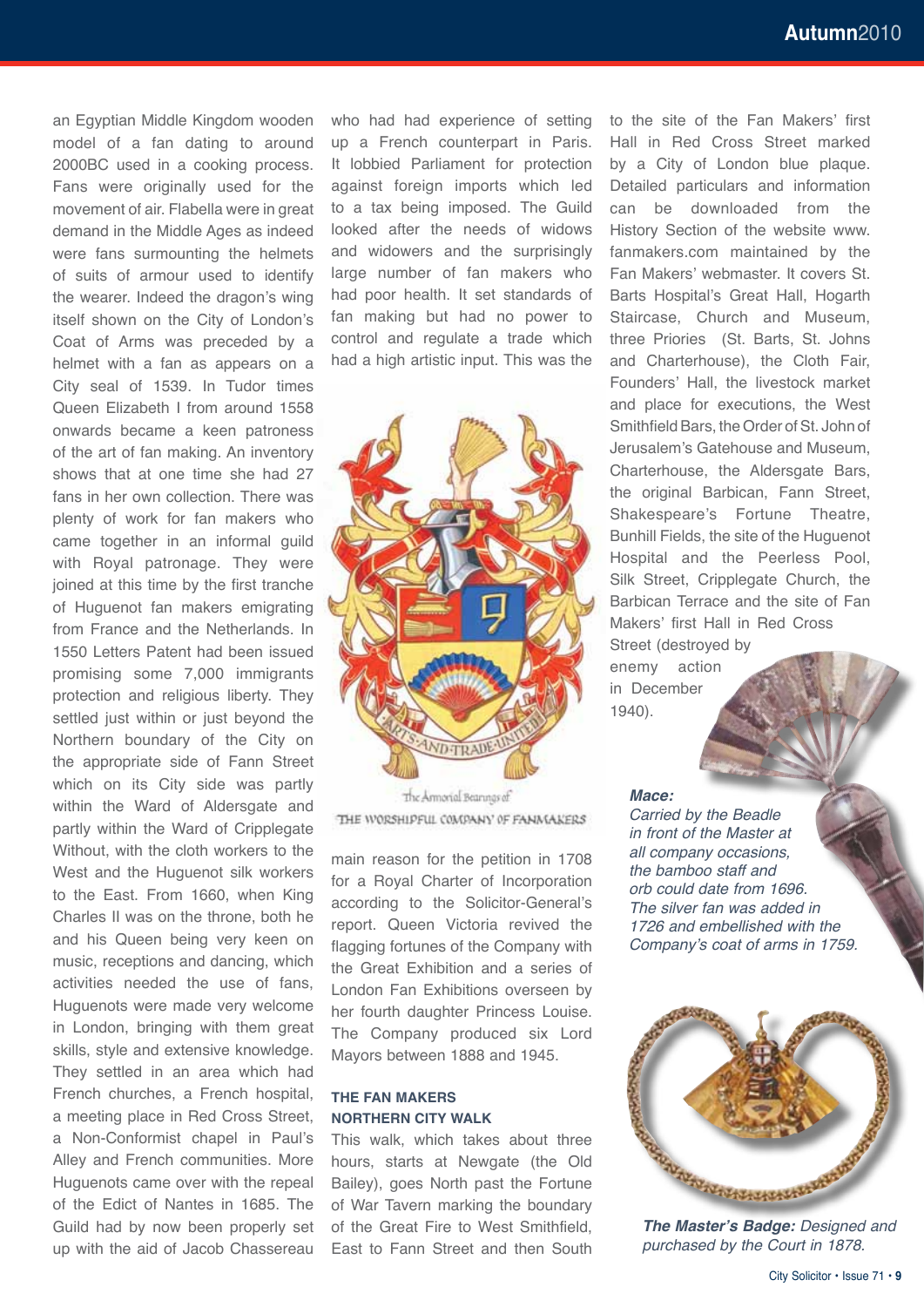#### **THE FAN MAKERS HALLS**

Neither the Guild nor the Company it seems has ever owned its own hall. It used for a meeting place part of the Library complex in Red Cross Street which was close to Fann Street and dined in various local hostelries. The 1709 Charter required the Company to have a Hall and the use of the building in Red Cross Street adapted for this purpose was recorded in a recital in the Ordinances formally adopted in 1711 and shown on detailed maps of the area. The Hall site, now occupied by Defoe House, is marked by a City of London Blue Plaque. The Company then acquired firstly a short term lease of St. Dionis Hall in Lime Street, which following the demolition of St. Dionis Back Church, named after St. Dionysius an Athenian Areopogite, was ripe for redevelopment, from 1941 to 1951, and secondly a lease for 40 years of St. Botolphs Hall in Bishopsgate. In 1992 the Company was generously granted a 25 year lease of Skinners' Hall and parts of its complex at 8 Dowgate Hill and at the kind suggestion of the Skinners' Company took up in 2008 a lease of premises at 9 Dowgate Hill, a Grade I listed building, which were formally opened in the April of the Tercentenary Year by HRH The Duchess of Gloucester, comprising a splendid Committee Room overlooking the Courtyard with offices for the Learned Clerk (a barrister), Beadle, Archivist and researchers with wine cellar and kitchen to support receptions and meetings held on the Ground Floor.

#### **THE FAN MAKERS COAT OF ARMS**

Unauthorised versions of the Company's arms have been used for centuries. The Beadle's Guild staff dated 1696, the gift of John Arthur, had a silver fan added to it in 1726 which was then embellished in 1759 with a version of the arms of the Company which included young

boy supporters holding open fans with decorative flower vases next to them. The position was regularised in 1991 with the grant of Letters Patent. The blazon is as follows: "Or a fan displayed with a mount of various devices and colours the sticks glues on a chief per pale Gules and Azure dexter a shaving iron over a bundle of fan sticks tied together Or and sinister a framed saw in pale gold and for the crest upon a Helm with a wreath Or and Gules a dexter hand couped below the wrist proper holding a fan displayed Or". The arms reflect the activities and division of labour. Above the significant motto "Arts and Trade united" is a fine painted fan, the artistic product usually of the wife in the family. Above that are the husband stick maker's tools and materials, a bundle of fan sticks, a framed saw and a shaving iron. The helm supporting the crest comprising a displayed fan reflects the important use of fans in communication. The child supporters, had they been included, would have indicated the part they played in running errands and advertising products. It was very much a family business.

#### **THE FAN MAKERS AIMS AND OBJECTIVES**

At the opening of the Tercentenary Year the Court of the Fan Makers processed to the London Stone (opposite Cannon Street Station). The Tercentenary Master publically declared, having struck the Stone's housing twice with the Beadle's staff, that, in summary, the main aim of the Company was to be the acknowledged repository of fan enthusiasm and expertise with regard to antique and modern ladies' fans, air conditioning fans, aviation and aerospace fans and Armed Forces' fans. and that the main objectives were to support HM The Queen, the Royal Family, the Lord Mayor of London, the Sheriffs and the City Corporation; to play a full part



*Professor Salter as Master, presenting a fan to the Lady Mayoress*

in the promotion of the status of the City of London; to pursue charitable objectives especially in promoting The Fan Museum, caring for treasures and developing educational objectives; and to promote the highly important modern fan industry. Last year's Rolls-Royce lecture given by a Liveryman and former Chairman Sir Ralph Robins was very well received at a time when the City needed good news. The full text of the aims and objectives adopted by the Court in October 2008 can be found in www.fanmakers.com under the heading "Company's Aims and Objectives". These include interaction with other Livery Companies and the Tercentenary Master is delighted to be a current member of the Court of Assistants of the City of London Solicitors' Company. At the end of the Fan Makers' Tercentenary Year the Court processed to the front of the Mansion House which was temporarily closed to traffic, to drink a toast to The Queen asking for good health and a long life and to the Lord Mayor, Lady Mayoress and the City Corporation, thanking them for the enormous support given to the Company over the year, which had included many events, including a Service of Thanksgiving in St. Pauls, a celebration luncheon in the Guildhall and an all-night fancy dress party at Drapers' Hall.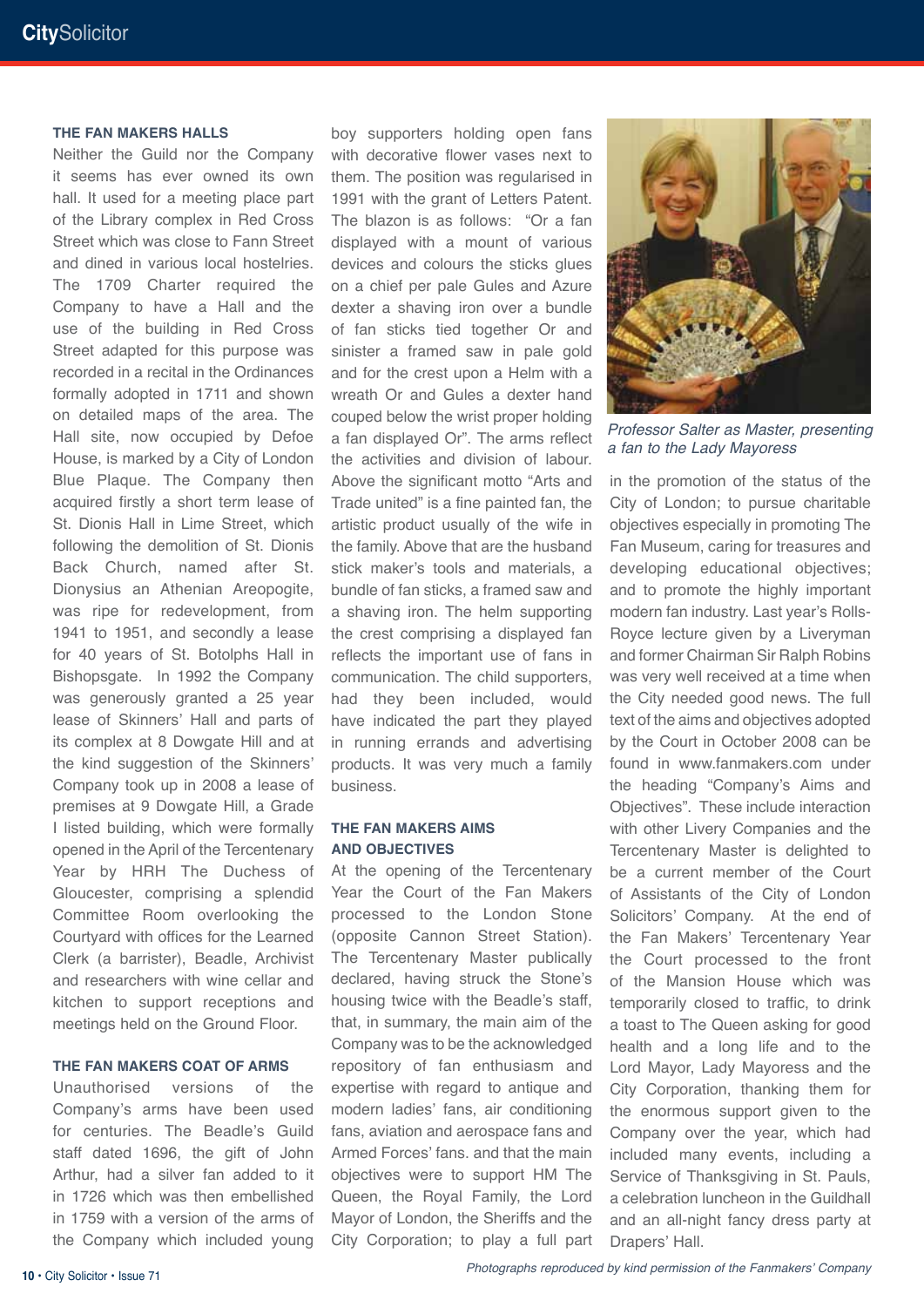

**Edward Andrew, Chief Executive, Twosteps**



### **Law firms embrace cloud recruiting**

Change in the recruitment sector has been fast and furious in recent years. Advancements in telecommunications, IT and broadband mean that most people can access the internet at home, work and on the move which has led to better informed, connected and researched job seekers.

Law firms, legal employers and legal recruiters have had to embrace the year on year increase of internet usage, and adapt to social networking and digital media. We have seen the introduction of individual recruiter websites, job boards and online recruitment services and simultaneously we have seen the growth of online social and professional networks which have encouraged more people online.

Law firms, such as Slaughter and May and Shearman & Sterling are beginning to list their profiles on facebook to promote their business online, especially to the graduate marketplace. It is not just graduates using facebook though as the 30-35 year old group is one of the fastest growing demographics. Professional networking sites such as Linkedin are also gaining traction within the legal services sector.

According to a Nielsen report Social Media Networks and Blogs consume nearly 25% of people's time online. We are starting to see people taking their career management into their own hands by using all resources available to them. A recent survey by Twosteps.com found that while a significant number still use recruiters, 81% also look to online job sites. 65% of survey respondents also said they would rather correspond directly with employers rather than recruiters.

We are now seeing a new breed of recruitment tool as cloud computing combines with talent banking and e-recruitment software. Cloud computing means 'Internet-based computing', whereby shared resources, e-mail, software and information are provided to computers and other devices via the internet. Now the concept is more readily being adopted for recruitment.

The advantage of cloud computing is that data does not need to be held on a business's own servers and is held effectively 'in the cloud' by a third party, not only saving on software and hardware expense but also on the human cost of managing that. It can be seen as another form of outsourcing.

Cloud recruiting is being embraced by law firms across the board, from global law firm Allen & Overy to national firms such as Shoosmiths and 'offshore' firms such as Carey Olsen. We are seeing just as much demand from single office boutiques who want their recruitment systems managed entirely in the cloud. The concept being led by twosteps is also gaining momentum in Australia where employers are embracing the technology both in the corporate and professional services world with clients such as Mallesons, KPMG and Telstra.

Twosteps is a recruiter-free site and using cloud recruitment reduces recruitment costs significantly, there are no fees and recruitment management can be done electronically with human interaction at the critical stages. The key is providing candidates who are relevant and suitable for employers, in a secure controlled environment where privacy and confidentiality are paramount. Cloud recruitment allows employers to talk to and nurture potential recruits a long time before a job becomes available, something that traditional recruiters cannot do.

There is still a place for recruiters as it is unlikely a law firm will recruit their next partner from a website or talent bank as these positions require a much personal touch but we will see a dramatic rise in the number of law firms getting directly involved in the recruitment of associates by using centralised cloud recruiting platforms.

*Edward Andrew is a former lawyer and head-hunter. He is also the CEO and Founder of Twosteps, a web-based job board, talent bank and recruitment management solution.*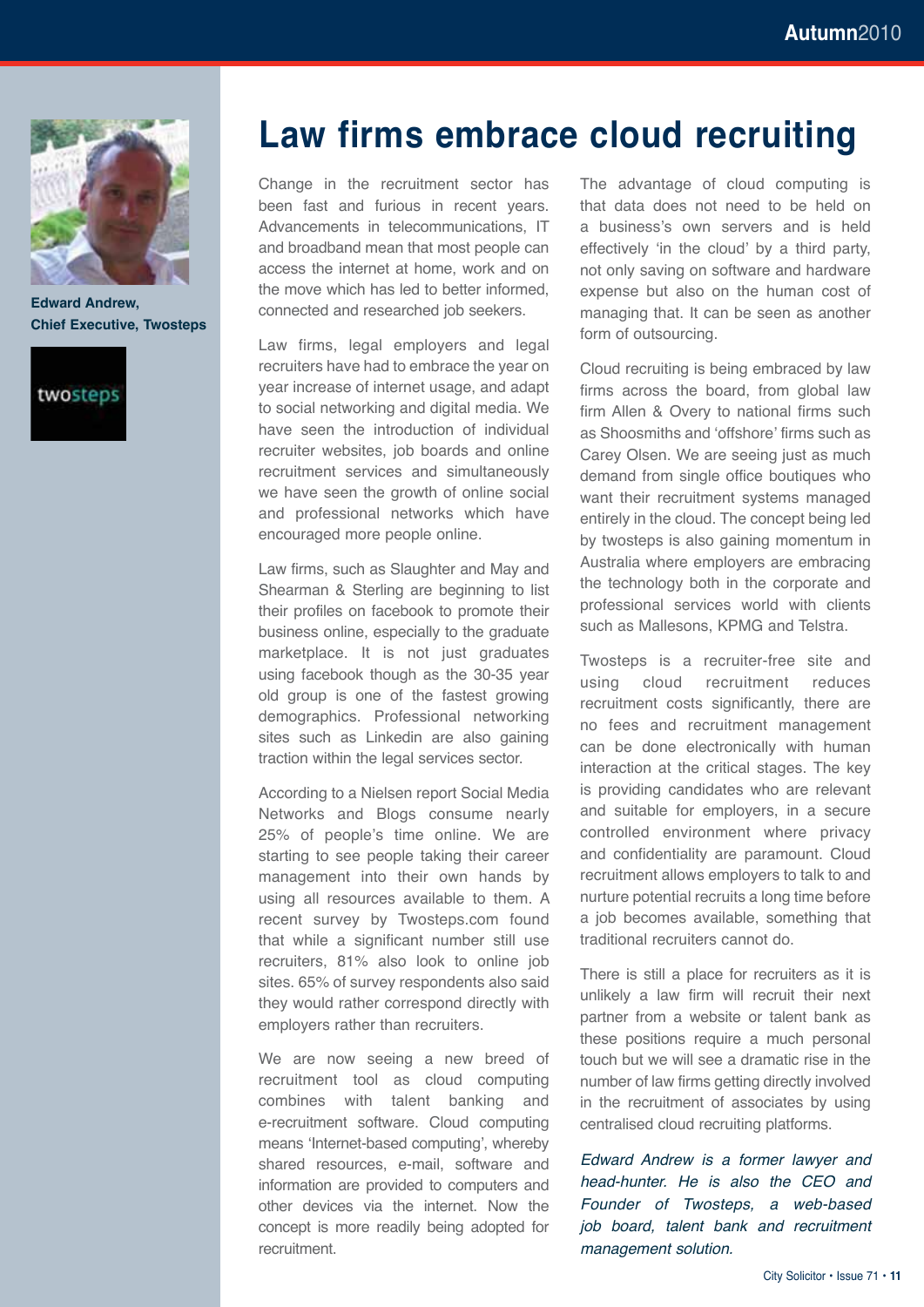

**Michael Webster, Liveryman**

### **Diversity and the Profession**

Like other professional service industries, the legal sector is experiencing a period of radical change with the introduction of new business models such as alternative business structures, cuts in legal aid and the ever increasing client demands in the midst of a potential double dip recession. However, the pace of change within the profession has not been matched by a significant change in the racial and gender composition of law firms, especially at the higher level of senior associate and above.

The slow progress of change in the demographic composition of law firms has not gone unnoticed by the Regulators, who, as part of their statutory duty under the Race Relations (Amendment) Act 2000, have clear public sector duties to promote equality of opportunity. A relatively new, but nonetheless, important stakeholder within this area is the Legal Services Board (LSB), which was created, (pursuant to The Legal Services Act 2007) to oversee the activities of the regulators of the legal profession. As part of its policy of reform and modernisation, the LSB is about to embark upon a wide-ranging consultation on diversity within the legal profession. In 2009, the LSB established the Diversity Forum of Professional Regulators, comprising of a number of representative groups and Regulators, including the Law Society, Solicitors Regulation Authority, Bar Council, Institute of Legal Executives and the City of London Law Society. The

purpose of the forum is to assess the diversity initiatives and policies of the legal sector and to provide an industry-wide framework to promote the access and retention of a diverse workforce, that is more reflective of society.

In June 2010, the forum agreed that it would develop a consistent and comprehensive framework for the gathering and publishing of data about diversity and social mobility at entity (i.e. firms and chambers) level, particularly in relation to access and retention within the profession. The framework would be issued to the Approved Regulators under section 162 of the Legal Services Act.

The purpose of the guidance would be to build upon the collection of data through various organisations, such as the Bar Standard Board, The Law Society (Equality and Diversity Charter) and the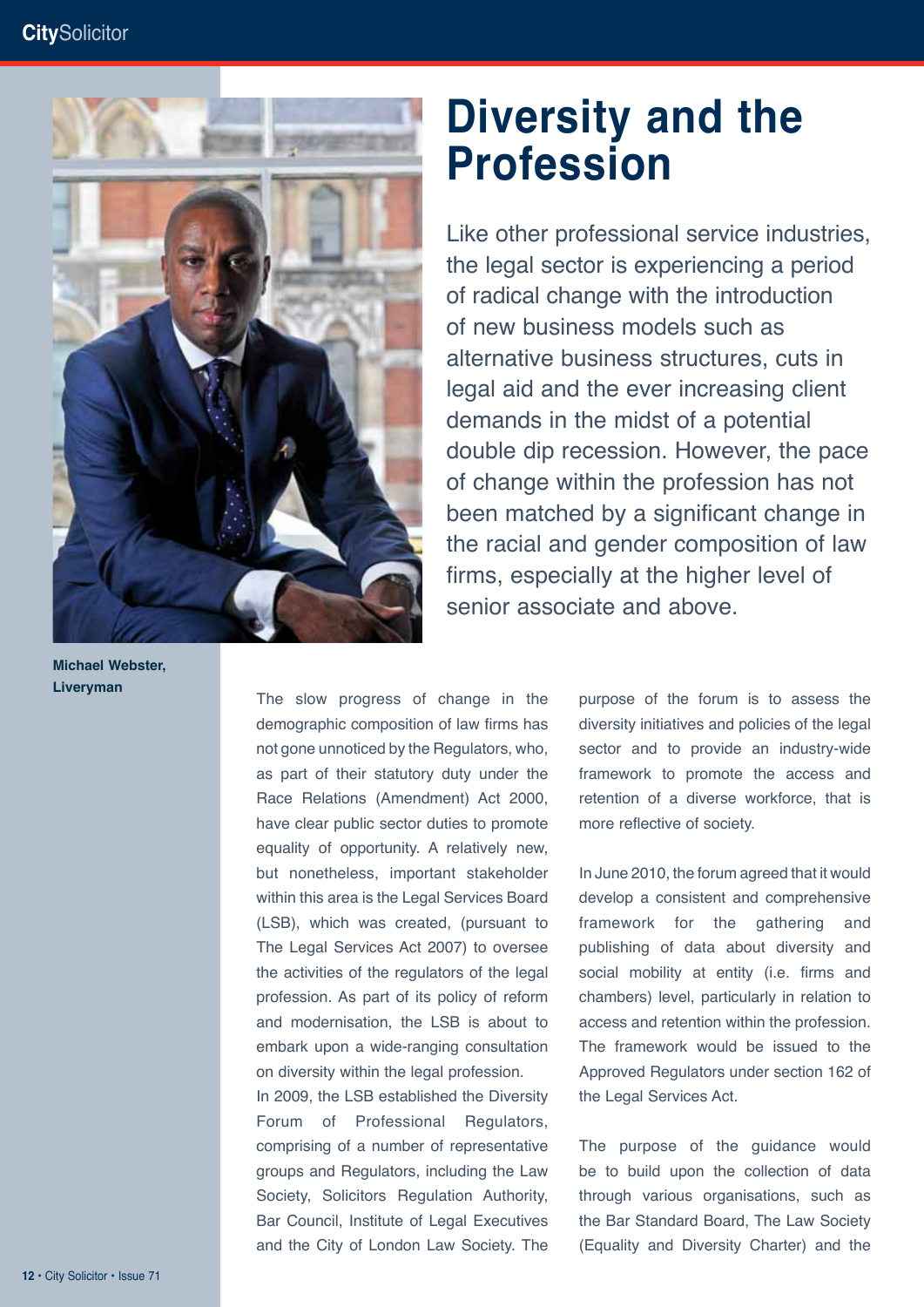Black Solicitors' Network (Diversity League Table). The objective behind the framework will be to put the onus on the entity to collect and publish data.

The Regulators recognise that the collection of data is only the beginning and not the end of the process for retaining a more demographically representative workforce. Whilst law firms have displayed a willingness to be more accessible to a wider pool of candidates from non-traditional backgrounds, the high attrition rates of diverse lawyers remains problematic for many firms.

The continued slow pace in change strongly suggests that the legal

profession will not achieve the LSB's policy goal of attaining a sustainable diverse workforce for several decades and therefore, more dramatic interventions may be required to ensure a step change in the demography of the workforce within the next decade.

A key driver for change would be for firms to set their own internal targets for recruitment of lawyers from nontraditional backgrounds. Whilst many firms have adopted a wide range of diversity initiatives to boost their recruitment of diverse lawyers, how many initiatives are supported by measurable targets that critically evaluate successful outcomes? The Equality and Human Rights Commission (EHRC) in its report (A new contract with the public page 26 July 2008) stated "a positive action is a useful and necessary tool, where under-representation is proved, and the reasons for it are understood; the organisation has a good reason for wanting to accelerate change; the candidates who are targeted clearly have the necessary ability and talent (which the organisation concerned will want to be sure of too); and positive action is used as well as (not instead of) fair recruitment and management procedures in an organisation (for example, underrepresentative groups are not subject to harassment). If we are not to wait decades to see organisations that look more like the community they serve then we need to measure the positive action".

# "All the people like us are we, and everyone else is They." Rudyard Kipling

Many studies have showed that customary methods of recruitment, such as milk- rounds at a narrow band of universities or the automatic rejection of candidates for failing to achieve particular grades at 'A' Level does not provide an effective assessment of the key attributes required to become a successful lawyer. Unsurprisingly, such methods have frequently cited as an obstruction to applicants from non-traditional backgrounds breaking through. Recruitment partners and HR managers have to adopt a more proactive approach to underline their commitment to diversity, and

ensure that over an extended period, law firms are able to attract the best candidates, including those from a non-traditional background. Innovation and creativity in recruitment does not lead to a reduction in the quality of candidates, but in time will unearth excellent lawyers who would otherwise be missed.

As well as improving their recruitment policies, firms must adopt a new approach to assimilating individuals from different backgrounds and learn to regard cultural differences as positive. The idea that one can recruit a Black or Asian lawyer who walks and talks like an Anglo-Saxon is no longer acceptable. At the Minorities

> Lawyers Conference in London 2005 an Asian partner at a prominent City firm commented that "if I spoke in a darkened room no-one would realise that I was from an ethnic minority background as in all respects apart from my colour I am similar to my peers from Oxbridge and have a middle

class accent". The LSB's stated policy of presiding over a more accessible profession is laudable – no doubt, a little assistance from us all would help to transform an ambition into a reality.

A draft guideline for a framework for publishing diversity data will be published by the LSB for consultation in the autumn.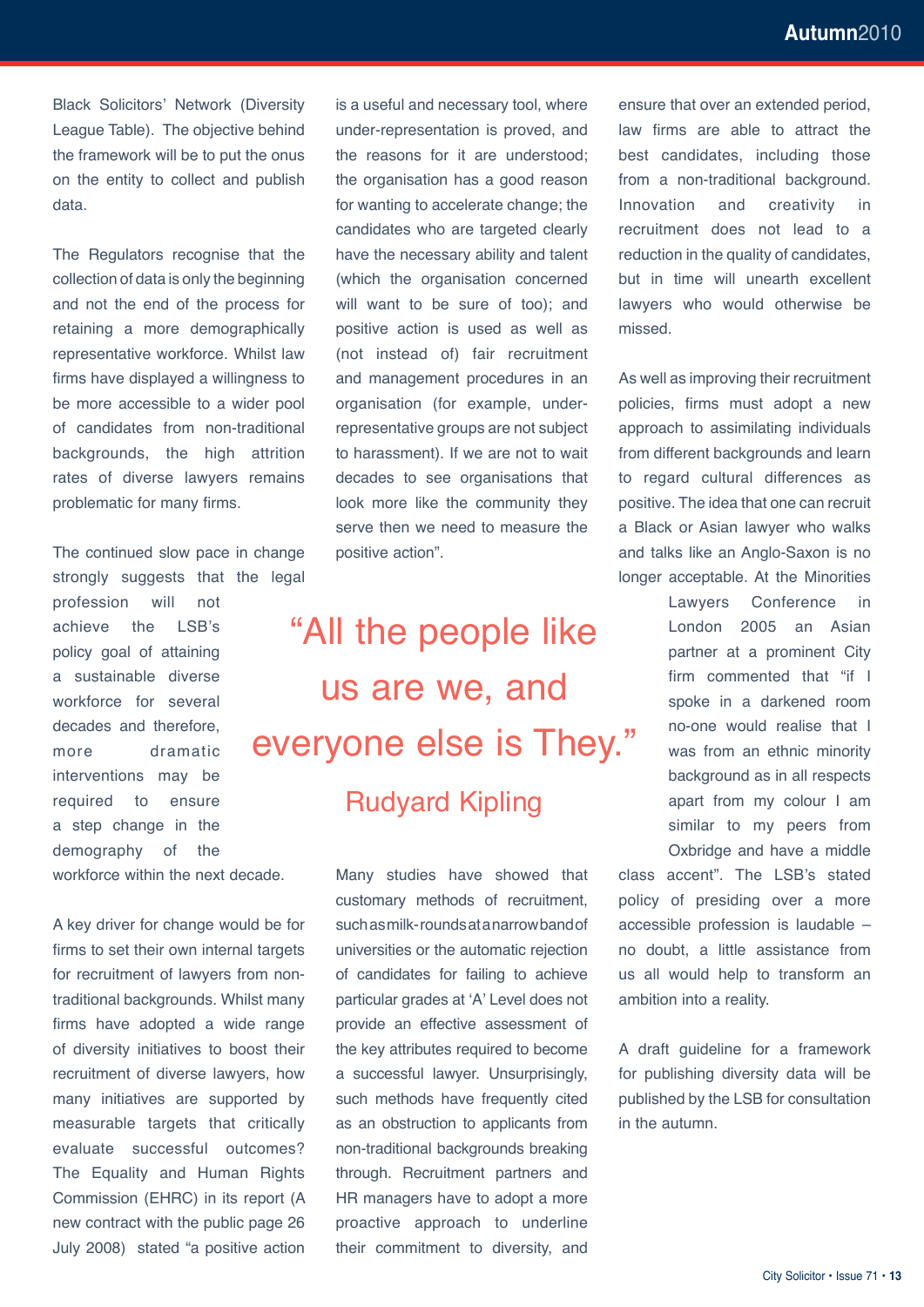

**Mathews, Almoner Past Master Michael** 

# **The Company's Charitable Fund**

I am sometimes asked what is my function as the Company's Almoner.

Perhaps I should start by saying what I do not do. It is no part of my duties to seek out distressed liverymen or freemen or their dependents with a view to providing them with assistance, financial or otherwise. The Solicitors Benevolent Fund does that far better than I or anyone else in the Company could, and it has far more resources.

As the title might suggest, the Almoner's duties do relate to the Company's Charitable Fund. The Company, like all other Livery Companies, has a Charitable Fund. Some of the ancient Livery Companies have charitable funds worth many million pounds. Ours, unfortunately, is very much more modest. Its value as at 31 December 2009, the date of its most recent audited accounts was £325,000. The Fund is invested in a spread of equities (mainly investment trusts) and fixed-interest securities. The investments are, of course, professionally managed, a process which is overseen by the Company's Investment Committee, of which the Almoner is an ex officio member.

It is the policy of the Court that grants should be made out of the Fund each year in an aggregate amount roughly equal to the income of the Fund in the previous year. For this purpose the income of the Fund is taken to include not only the income from its investments but also all donations made to the Fund, other than those expressly made with the intention of increasing the capital of the Fund. I should, perhaps, mention that in most years the Court authorises a modest donation to the capital of the Fund out of the Company's surplus for the year. Last year the Fund's income was £25,000, of which £12.500 was derived from donations from members.

Grants from the Fund are made to other charities and the Court has laid down guidelines for the types of charities which should be considered for grants. In essence to fall within the guidelines a charity must be connected either with the City or the law, but both of these have been given very broad definitions. Thus City charities, for this purpose, includes not only charities in the geographical City of London but also charities expressly supported by the Lord Mayor or the City Corporation, and by extension of this, charities within the Boroughs surrounding the City, with, in practice, particular emphasis on those to the East and South of the City. The law includes not only lawyers and things that lawyers do but also things or people that are affected or connected with such things, such as, for example, prisoners.

Decisions regarding which charities should receive grants from the Fund are made by the Court. There are a number of charities which receive regular grants each year. It is part of my duty as Almoner to remind the Court to consider the composition of this list each year. At present this list consists of the following charities:

The Lord Mayor's Charity of the year The Solicitors Benevolent Association The Sheriffs' and Recorder's Fund The Royal British Legion The Tower of London Choral Foundation The Company's Prize The United Guilds Service

The reason for the inclusion of most of these is self-evident but I should perhaps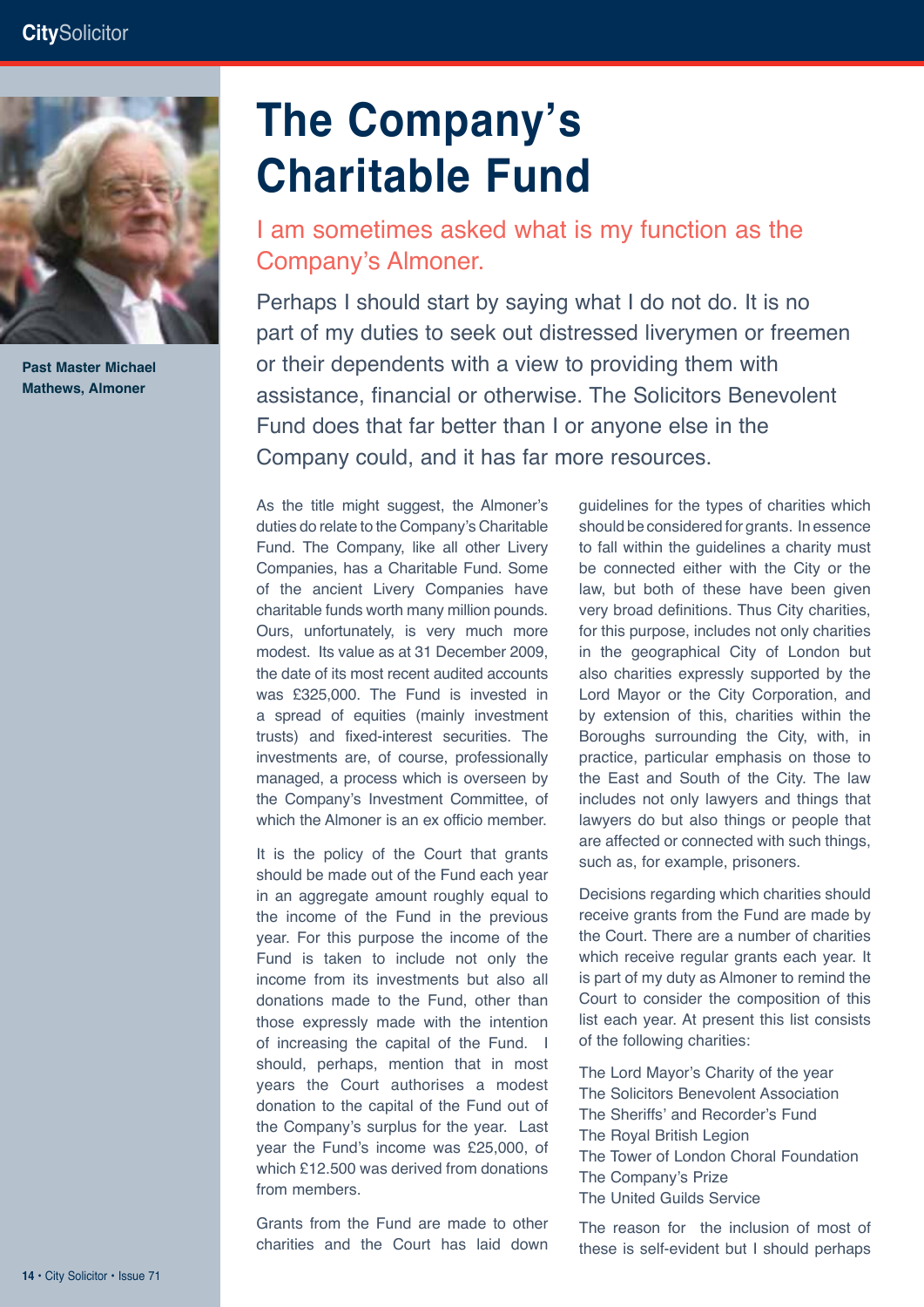mention that the Royal British Legion is included because each year the Master, along with the Masters of other Companies, plants a cross at a Service of Remembrance held in the churchyard of St. Paul's Cathedral, and the Choral Foundation supports the choir which sings so beautifully at our Annual Guild Service each year.

The balance of the amount available is used to make one-off grants. It is the Master's privilege to nominate one charity to receive such a grant and it is my duty, as Almoner, to make recommendations to the Court for the others. Each year the Clerk receives applications for grants which fill two box files. I go through

all of these, first with a view to rejecting all those which do not fall within the Court's guidelines, and then to select from those remaining the ones to be recommended to the Court. It is my practice to produce a list of recommendations which will use all the money available, but also to include a reserve list in case the Court should be of the view that one or more of those should be preferred to any of those on my recommended list. I then write a paper for the Court listing my recommendations and reserves with a brief description of each of the charities concerned.

I cannot claim that the position of Almoner is very onerous, although it does sometimes involve making

some hard decisions given the small amount of the money available. It is nevertheless interesting and it certainly helps keep one aware of the considerable amount of vital work being done by many many charities around the country.

Should any member of the Company, or indeed anyone else, who is not presently contributing to the Company's Charitable Fund wish to do so, the Clerk can provide standing order and/or gift aid forms. I would encourage all members of the Company to contribute and also to bear the Fund in mind for a legacy when making their Wills.

# **By Hook or By Crook Sheep Drive**

### **London Bridge, Friday 19 November 2010 9.30am - 3.30 pm**

### **brought to you by British Red Cross Woolly Productions**

Lady Brewer, President for London Area, and Sir Nicholas Young, Chief Executive of the British Red Cross, and Freeman of the City of London, invite all Freemen to exercise your right to drive sheep over London Bridge and in doing so to be fleeced in support of the vital work of the British Red Cross.

Please note that for the purposes of safety participants will be herding a rare breed of sheep 'stufftus onwheelera lifesizium', indigenous to urban areas of the UK and specialist model shops!

The entrance fee is £15 and we will ask all participants to raise a minimum of £50 in sponsorship. Please register online at **www.redcross.org.uk/sheepdrive** 

With regret, anyone who isn't a Freeman of the City of London is baaa'd from this event.

The By Hook or By Crook Sheep Drivers Reception will be held from 4.15-6pm at Clarkson's, Lower Thames Street. Tickets for the reception are available at £20 per head. Purchase online **www.redcross.org.uk/sheepdrive**

Please contact Kate Crandon with any enquires **sheepdrive@redcross.org.uk 020 7382 4658**